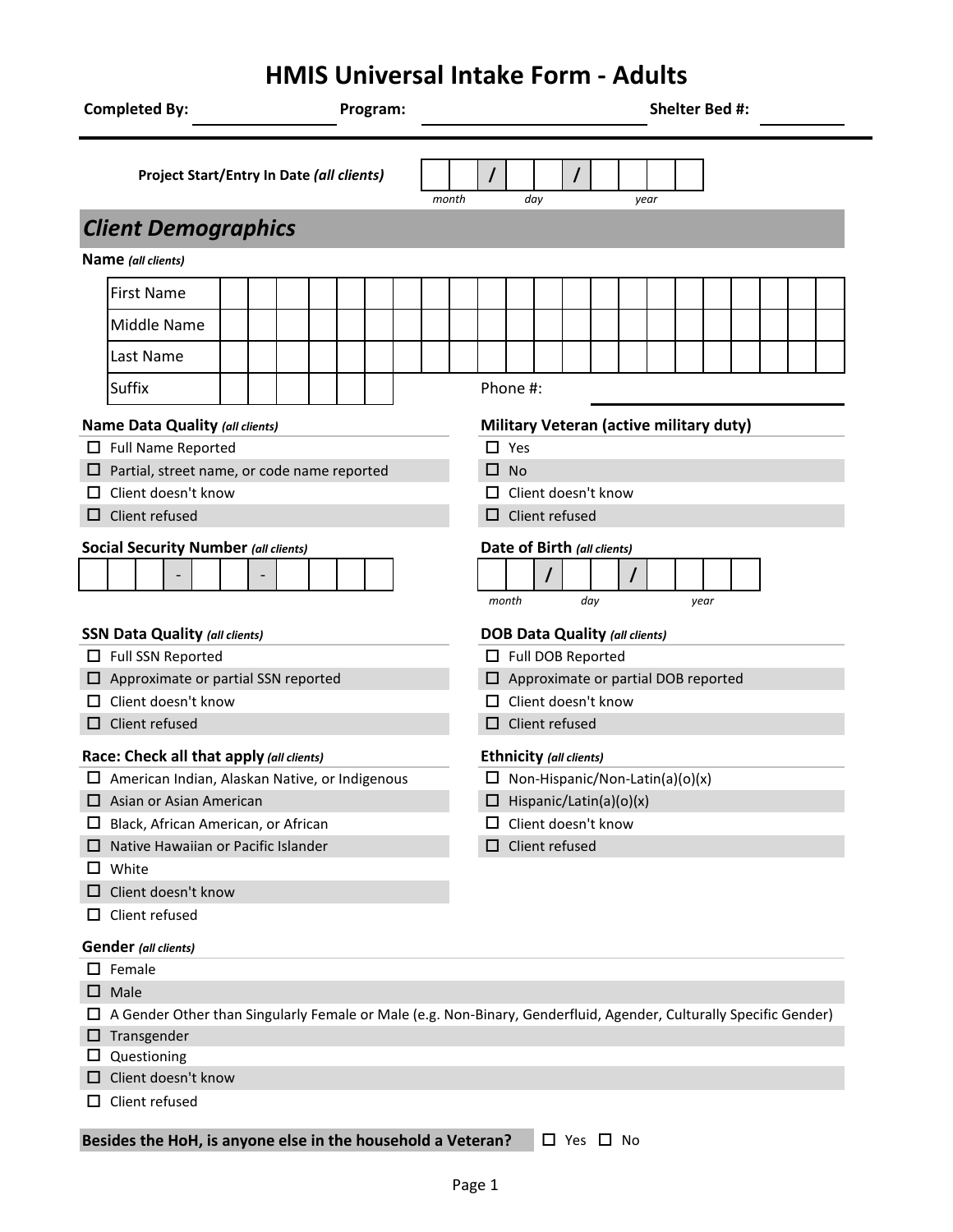### **LET'S TALK ABOUT YOUR LIVING SITUATION**

|                                                                                                    | Zip Code of Last Permanent Address                                                                  |        |                                                                         |                            |  |  |  |  |
|----------------------------------------------------------------------------------------------------|-----------------------------------------------------------------------------------------------------|--------|-------------------------------------------------------------------------|----------------------------|--|--|--|--|
|                                                                                                    |                                                                                                     |        |                                                                         |                            |  |  |  |  |
|                                                                                                    | <b>General Area of Previous Residence</b>                                                           |        |                                                                         |                            |  |  |  |  |
| ப                                                                                                  | Within Franklin County (Outside City-Columbus)                                                      |        | Within Franklin County (Within City-Columbus)                           |                            |  |  |  |  |
|                                                                                                    | $\Box$ Outside Franklin County (Outside City-Columbus)                                              | ப      | Outside of Ohio                                                         |                            |  |  |  |  |
|                                                                                                    | $\Box$ Outside Franklin County (Inside City-Columbus)                                               |        | <b>Client Doesn't Know</b>                                              |                            |  |  |  |  |
| Where Did You Stay Last Night? / 9 Residence Prior to Project Entry)<br><b>Homeless Situation:</b> |                                                                                                     |        |                                                                         |                            |  |  |  |  |
|                                                                                                    | Place not meant for habitation                                                                      |        | $\Box$ Emergency Shelter                                                |                            |  |  |  |  |
| □                                                                                                  | Safe Haven                                                                                          |        |                                                                         |                            |  |  |  |  |
|                                                                                                    | <b>Institutional Situation:</b>                                                                     |        |                                                                         |                            |  |  |  |  |
|                                                                                                    |                                                                                                     |        |                                                                         |                            |  |  |  |  |
|                                                                                                    | Foster care home or foster care group home                                                          | □      | Hospital or other residential non-psychiatric medical<br>facility       |                            |  |  |  |  |
|                                                                                                    | Jail, prison, or juvenile detention facility                                                        |        | Long-term care facility or nursing home                                 |                            |  |  |  |  |
|                                                                                                    | Psychiatric hospital or other psychiatric facility                                                  |        | Substance abuse treatment facility or detox center                      |                            |  |  |  |  |
|                                                                                                    | <b>Transitional and Permanent Housing Situation:</b>                                                |        |                                                                         |                            |  |  |  |  |
| □                                                                                                  | Hotel or motel paid for without emergency shelter<br>voucher                                        |        | Owned by client, no ongoing housing subsidy                             |                            |  |  |  |  |
|                                                                                                    | Owned by client, with ongoing housing subsidy                                                       |        | PH (other than RRH) for formerly homeless persons                       |                            |  |  |  |  |
|                                                                                                    | Rental by client, no ongoing housing subsidy                                                        |        | Rental by client, with VASH subsidy                                     |                            |  |  |  |  |
|                                                                                                    | $\Box$ Rental by client, with GPD TIP subsidy                                                       | $\Box$ | Rental by client, with other ongoing housing subsidy<br>(including RRH) |                            |  |  |  |  |
|                                                                                                    | Residential project or halfway house with no homeless                                               |        | Staying or living in a family member's room,<br>П                       |                            |  |  |  |  |
| □                                                                                                  | criteria                                                                                            |        | apartment, or house                                                     |                            |  |  |  |  |
|                                                                                                    | □ Staying or living in a friend's room, apartment, or house                                         |        | $\Box$ Transitional Housing for homeless persons                        |                            |  |  |  |  |
| ப                                                                                                  | Client Doesn't Know                                                                                 |        | $\Box$ Client refused                                                   |                            |  |  |  |  |
|                                                                                                    | If residence prior to program entry is an institution, please provide name of institution/facility: |        |                                                                         |                            |  |  |  |  |
|                                                                                                    |                                                                                                     |        |                                                                         |                            |  |  |  |  |
|                                                                                                    | <b>Length of Stay in Previous Place</b>                                                             |        |                                                                         |                            |  |  |  |  |
|                                                                                                    | $\Box$ One night or less (HUD)                                                                      | $\Box$ | One year or longer (HUD)                                                |                            |  |  |  |  |
|                                                                                                    | $\Box$ Two to six nights (HUD)                                                                      | ப      | Client doesn't know (HUD)                                               |                            |  |  |  |  |
| ப                                                                                                  | One week or more but less than one month (HUD)                                                      | ப      | Client refused (HUD)                                                    |                            |  |  |  |  |
|                                                                                                    | $\Box$ One month or more, but less than 90 days (HUD)                                               |        |                                                                         |                            |  |  |  |  |
| ப                                                                                                  | 90 days or more but less than one year (HUD)                                                        |        |                                                                         |                            |  |  |  |  |
| Do you currently have a lease in your name?                                                        |                                                                                                     |        |                                                                         |                            |  |  |  |  |
|                                                                                                    | Client doesn't know<br>□ No<br>$\square$ Yes                                                        |        | $\Box$ Client refused                                                   |                            |  |  |  |  |
|                                                                                                    | <b>Domestic Violence (HoH &amp; Adults)</b>                                                         |        |                                                                         |                            |  |  |  |  |
|                                                                                                    | Is client a domestic violence victim/survivor?                                                      |        | If Yes, when did the experience occur?                                  |                            |  |  |  |  |
|                                                                                                    | $\Box$ Yes<br>$\square$ No                                                                          |        | $\Box$ Within the past 3 months                                         | $\Box$ Client doesn't know |  |  |  |  |
|                                                                                                    | Client doesn't know                                                                                 |        | $\Box$ 3-6 months ago<br>$\Box$ Client refused                          |                            |  |  |  |  |
|                                                                                                    | Client refused                                                                                      |        | $\Box$ 6 months to 1 year ago                                           |                            |  |  |  |  |
|                                                                                                    |                                                                                                     |        | $\Box$ 1 year or more                                                   |                            |  |  |  |  |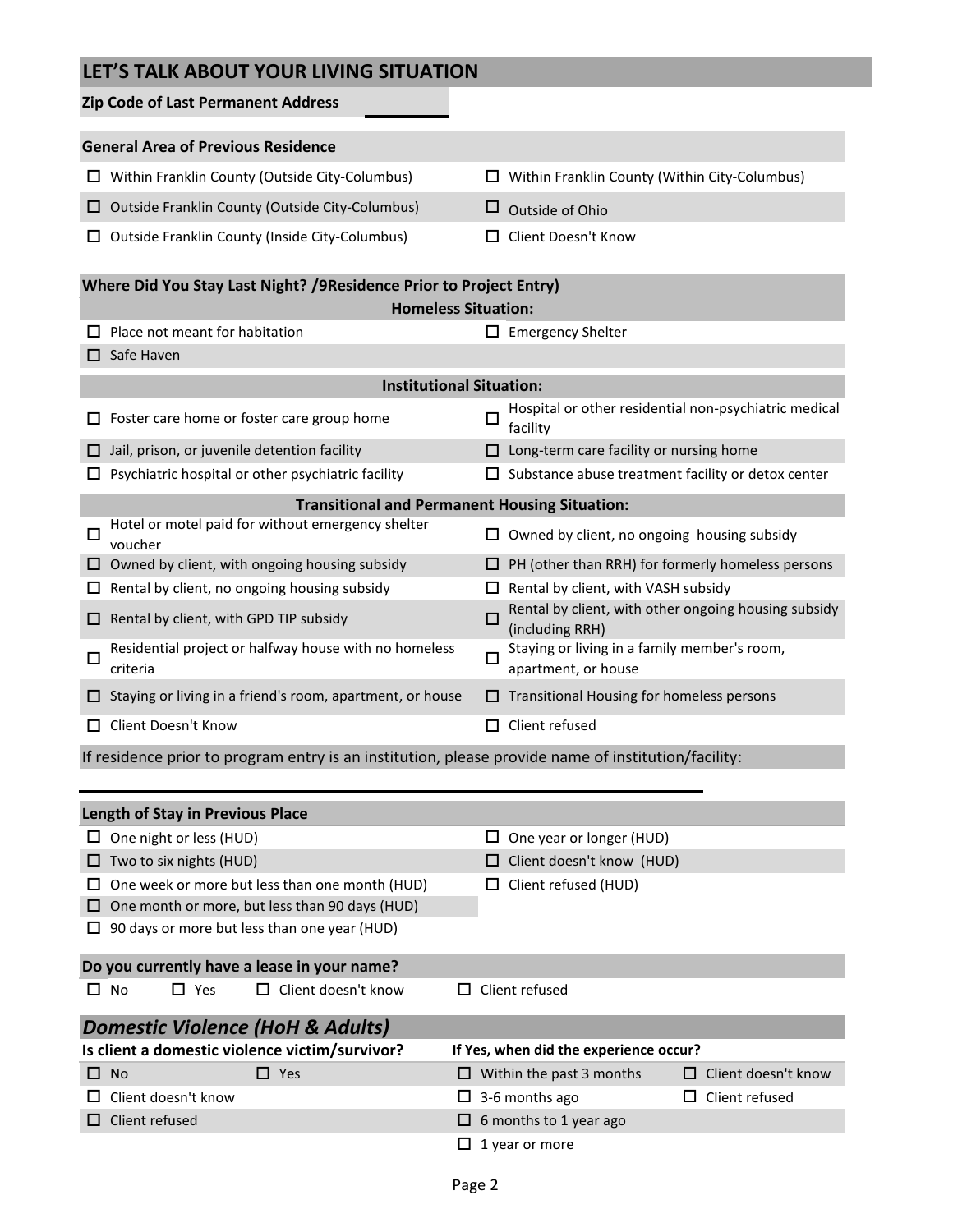| If yes, are you currently fleeing?                                                        |
|-------------------------------------------------------------------------------------------|
| $\Box$ No<br>$\Box$ Yes<br>$\Box$ Client doesn't know<br>$\Box$ Client refused            |
| <b>** Possible Referral to Choices**</b>                                                  |
| <b>Behind on Rent?</b><br>$\Box$ Yes<br>$\Box$ No                                         |
| $\zeta$<br>If Yes, Monthly Rent Cost                                                      |
|                                                                                           |
| \$<br><b>Past Due Balance</b><br><b>Eviction Details:</b>                                 |
|                                                                                           |
|                                                                                           |
|                                                                                           |
|                                                                                           |
|                                                                                           |
|                                                                                           |
|                                                                                           |
|                                                                                           |
|                                                                                           |
|                                                                                           |
| <b>Strengths Exploration</b>                                                              |
| <b>Household Composition</b>                                                              |
| $\Box$ Single Adults<br>$\Box$ Family<br>$\Box$ Unaccompanied Youth                       |
| <b>Relationship to Head of Household</b>                                                  |
| $\Box$ Self (Head of Household)                                                           |
| $\Box$ Head of household's child<br>Head of household's other relation member (other<br>ш |
| Other: non-relation member<br>Head of household's spouse or partner                       |
| <b>Client Location (CoC Code):</b><br><b>OH-503</b>                                       |
|                                                                                           |
| Number of Adults in Household (including HoH) _________                                   |
| <b>Number of Children:</b><br>0-2 years 3-7 years<br>8-12 years 13-17 years               |
| Pregnant<br>$\square$ No<br>$\Box$ Yes                                                    |
| Due Date:                                                                                 |
|                                                                                           |
| Do you have any Supportive Services Providers, such as a Case Manager, FCCS, etc.?        |
| <b>Connected to Maryhaven Outreach?</b><br>$\Box$ Yes<br>$\Box$ No                        |
| Linked with Frankling County Children Services?<br>$\Box$ Yes<br>$\Box$ No                |
| Is your Case Manager aware of you current situation?<br>$\Box$ Yes<br>$\Box$ No           |
| <b>Employment Status</b>                                                                  |
| Employed?<br>$\Box$ Yes<br>$\Box$ Data not collected<br>$\square$ No                      |
|                                                                                           |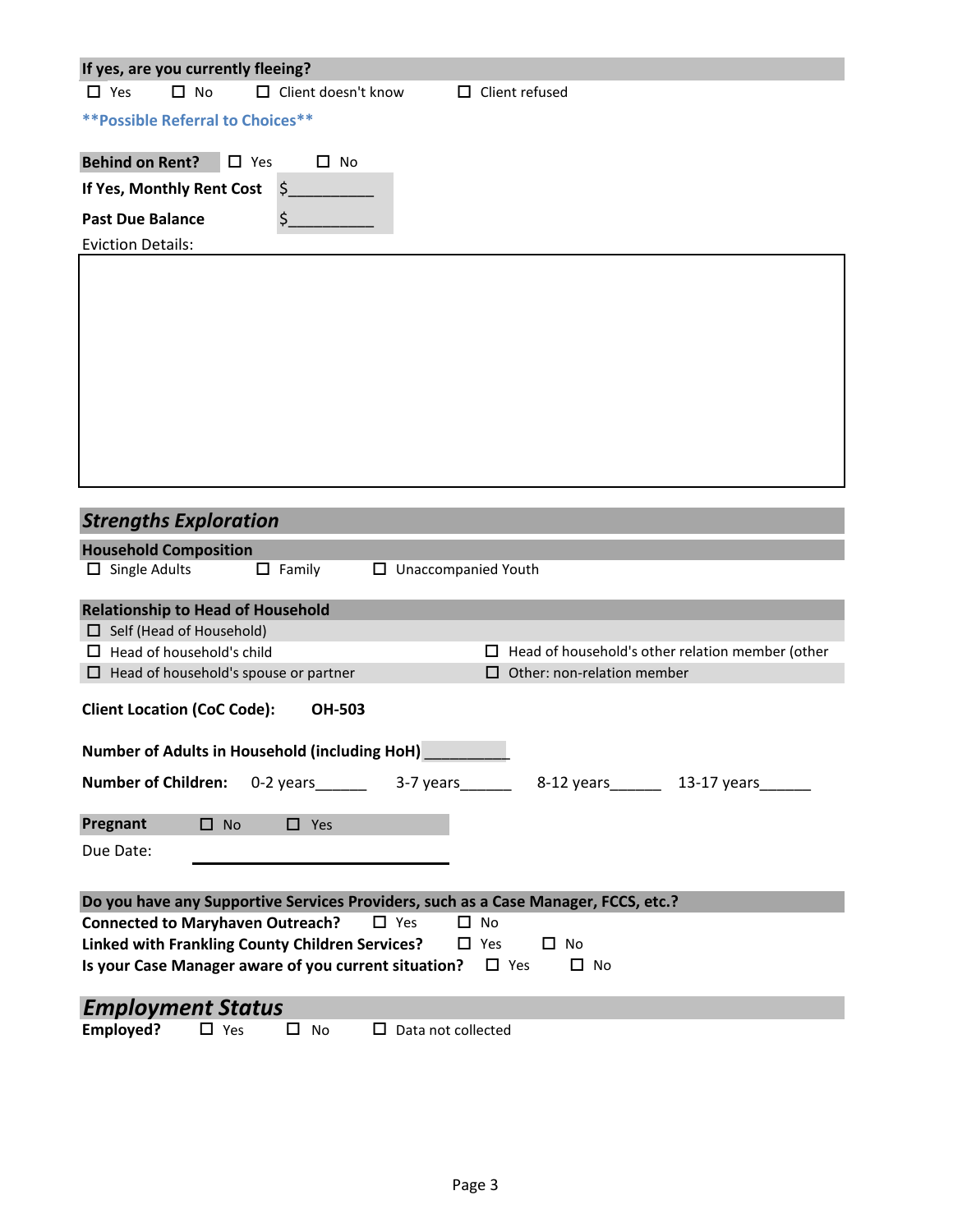## *Homeless Information*

| <b>Homeless Primary Reason</b>     | <b>Homeless Secondary Reason</b>         |  |  |
|------------------------------------|------------------------------------------|--|--|
| $\Box$ Addiction                   | $\Box$ Addiction                         |  |  |
| $\Box$ Divorce                     | <b>Divorce</b>                           |  |  |
| □ Domestic Violence                | Domestic Violence                        |  |  |
| $\Box$ Evicted                     | Evicted                                  |  |  |
| $\Box$ Family/Personal Illness     | <b>Family/Personal Illness</b>           |  |  |
| $\Box$ Jail/Prison                 | $\Box$ Jail/Prison                       |  |  |
| $\Box$ Lack of affordable housing  | Lack of affordable housing               |  |  |
| $\Box$ Moved to seek work          | $\Box$ Moved to seek work                |  |  |
| $\Box$ Natural Disaster            | Natural disaster                         |  |  |
| $\Box$ Physical/mental disability  | $\Box$ Physical/mental disability        |  |  |
| Relationship problems<br>П.        | <b>Relationship Problems</b><br>п        |  |  |
| $\Box$ Substandard housing         | $\Box$ Substandard Housing               |  |  |
| $\Box$ Unable to pay rent/mortgage | Unable to pay rent/mortgage              |  |  |
| $\Box$ Unemployment                | $\Box$ Unemployment                      |  |  |
| Other<br>п                         | Other                                    |  |  |
|                                    | No secondary reason for source of crisis |  |  |

#### **Approximate Date Homelessness Started:**

|                                                                                                                                                                                                               | the Past Three years including today (HoH & Adults)                        | Regardless of where they stayed last night-Number of Times<br>the Client has been Homeless on the streets*, in ES, or SH in | Total number of months homeless on the street,<br>in ES, or SH in the past three yearst |  |  |  |  |  |  |
|---------------------------------------------------------------------------------------------------------------------------------------------------------------------------------------------------------------|----------------------------------------------------------------------------|-----------------------------------------------------------------------------------------------------------------------------|-----------------------------------------------------------------------------------------|--|--|--|--|--|--|
|                                                                                                                                                                                                               | $\Box$ Never in the past 3 years                                           |                                                                                                                             | One month (this time is the first time)                                                 |  |  |  |  |  |  |
|                                                                                                                                                                                                               | $\Box$ One time (homeless only this time)                                  |                                                                                                                             | If 2-12, Specify #:<br>ப                                                                |  |  |  |  |  |  |
| $\mathbf{L}$                                                                                                                                                                                                  | Two times                                                                  | Client doesn't know<br>$\mathsf{L}$                                                                                         | More than 12 months                                                                     |  |  |  |  |  |  |
|                                                                                                                                                                                                               | $\Box$ Three times                                                         | $\Box$ Client refused                                                                                                       | Client doesn't know                                                                     |  |  |  |  |  |  |
|                                                                                                                                                                                                               | $\Box$ Four or more times                                                  | $\Box$ Data not collected                                                                                                   | Client refused                                                                          |  |  |  |  |  |  |
|                                                                                                                                                                                                               | Are you currently Intoxicated or under the influence of another substance? |                                                                                                                             |                                                                                         |  |  |  |  |  |  |
|                                                                                                                                                                                                               | $\Box$ Yes<br>No                                                           |                                                                                                                             |                                                                                         |  |  |  |  |  |  |
| Are there any chronic medical conditions that you know you have, such as diabetes, seizures, high blood<br>pressure, or a heart-related condition, or mental health condition for which you are not receiving |                                                                            |                                                                                                                             |                                                                                         |  |  |  |  |  |  |

**treatment or have run out of medication?**

 $\Box$  Yes  $\Box$  No

**Are you presently thinking about hurting yourself or someone else?**<br>□ Yes □ No

 $\Box$  Yes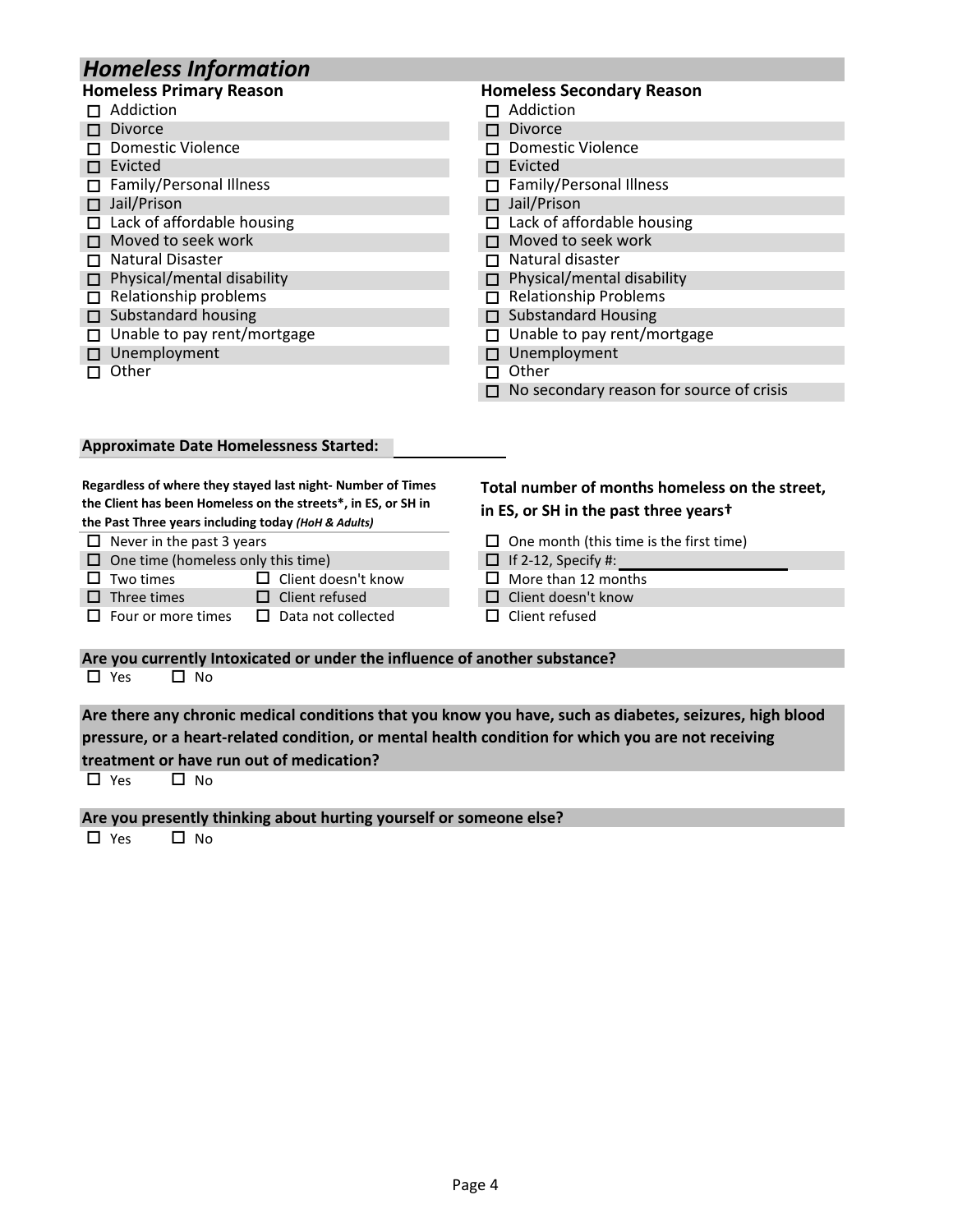### *Income*

# **Income from Any Source** (*HoH & Adults (child-->HoH)*)<br>□ No □ Yes

 $\overline{\Box}$  Yes

□ Client doesn't know □ Client refused

### **Answer Yes or No for each income source (status at time of entry)**

| <b>Source of Income</b>                                    | <b>Kecelving</b><br>income? |               | It yes, monthly amount from source (round<br>down to nearest dollar) |      |
|------------------------------------------------------------|-----------------------------|---------------|----------------------------------------------------------------------|------|
| Earned income (i.e., employment income)                    | □                           | $No \Box Yes$ | $\zeta$ <sup>0</sup>                                                 | .00  |
| Unemployment Insurance                                     | □<br>No                     | $\square$ Yes | $\zeta$ <sup>0</sup>                                                 | .00  |
| Supplemental Security Income (SSI)                         | □<br><b>No</b>              | $\Box$ Yes    | $\zeta$ <sup>0</sup>                                                 | .00  |
| Social Security Disability Income (SSDI)                   | □<br><b>No</b>              | $\square$ Yes | \$0                                                                  | .00. |
| VA Service-Connected Disability                            | □<br><b>No</b>              | $\Box$ Yes    | $\frac{1}{2}$ 0                                                      | .00  |
| VA Non-Service-Connected Disability Pension                | $\Box$<br>No                | $\square$ Yes | $\zeta_0$                                                            | .00  |
| Private disability insurance                               | □<br>No                     | $\square$ Yes | 50                                                                   | .00  |
| <b>Worker's Compensation</b>                               | □<br>No                     | $\square$ Yes | $\zeta$ <sup>0</sup>                                                 | .00  |
| <b>Temporary Assistance for Needy Families</b><br>(TANF)   | □<br><b>No</b>              | $\square$ Yes | 50                                                                   | .00  |
| General Assistance (GA)                                    | $\Box$<br>No                | $\square$ Yes | \$0                                                                  | .00. |
| Retirement Income from Social Security                     | □<br>No                     | $\square$ Yes | $\frac{1}{2}$ 0                                                      | .00  |
| Pension or retirement income from a former job             | $\Box$<br>No                | $\square$ Yes | $\zeta$ 0                                                            | .00  |
| Child support                                              | □<br>No                     | $\square$ Yes | $\zeta^0$                                                            | .00  |
| Alimony or other spousal support                           | □<br>No                     | $\square$ Yes | $\zeta^0$                                                            | .00  |
| <b>Other Source</b><br>$\bf{0}$<br>If yes, specify source: | $\Box$<br><b>No</b>         | $\square$ Yes | $\zeta^0$                                                            | .00  |
| <b>Total Monthly Income from all sources</b>               |                             |               | \$<br>$\Omega$                                                       | .00  |

| <b>Non-Cash Benefits</b>                                               |    |                                                                 |  |  |  |
|------------------------------------------------------------------------|----|-----------------------------------------------------------------|--|--|--|
| Non-Cash Benefits from any source? (HoH & Adults (children go on HoH)) |    |                                                                 |  |  |  |
| $\Box$ Yes                                                             | An |                                                                 |  |  |  |
| No                                                                     |    | No Yes Source of non-cash benefit                               |  |  |  |
| $\Box$ Client doesn't know                                             |    | $\Box$ Special Supplemental Nutrition Assistance Program (SNAP) |  |  |  |
| Client refused<br>Spe<br>ப                                             |    |                                                                 |  |  |  |
|                                                                        |    | <b>TANF Child Care services</b>                                 |  |  |  |
|                                                                        |    | TANF transportation services<br>l I                             |  |  |  |
|                                                                        |    | <b>Other TANF-Funded Services</b>                               |  |  |  |
|                                                                        |    | Other source:                                                   |  |  |  |